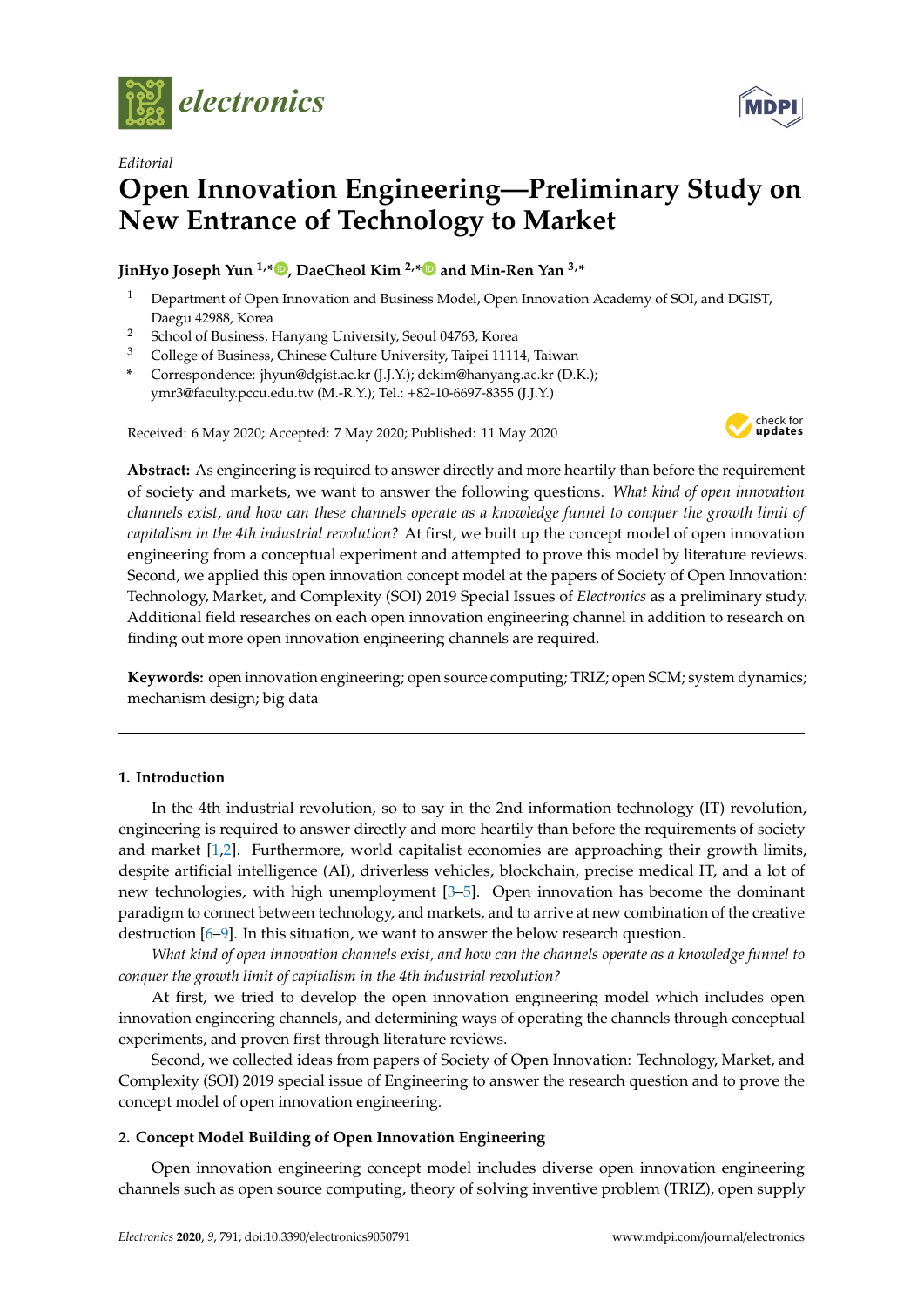chain management (SCM), system dynamics, mechanism design or big data, as shown in Figure [1.](#page-1-0) Open innovation engineering channels have two major functions such as (1) expanding the knowledge Open innovation engineering channels have two major functions such as 1) expanding the funnel vertically; (2) making holes at the knowledge funnel for the motivation of inbound and outbound open innovation. Open source computing and TRIZ are located at the near -side of the research parts of the knowledge funnel. Open SCM and system dynamics are located in the inside of research parts of the knowledge funnel. Open SCM and system dynamics are located in the inside of knowledge funnel, and mechanism design and big data are located near-side of market and society at knowledge funnel, and mechanism design and big data are located near-side of market and society the knowledge funnels. at the knowledge funnels.

<span id="page-1-0"></span>

**Figure 1.** Open innovation engineering at the knowledge funnel. **Figure 1.** Open innovation engineering at the knowledge funnel.

funnels to motivate inbound or outbound open innovation of firms. The second function of open innovation is to expand the knowledge funnel vertically, which means the expanding of new markets. innovation is to expand the knowledge function  $\frac{1}{\sqrt{2}}$ The first function of open innovation engineering channels is to make holes at the knowledge

#### <span id="page-1-1"></span>**3. Ways of Open Innovation Engineering in Research with Open Source Computing and TRIZ**

**3. Ways of Open Innovation Engineering in Research with Open Source Computing and TRIZ**  processes by utilizing computing methods and technologies to develop computational artifacts for the realization of ideas or solutions to a problem [\[10\]](#page-7-6). A computational artifact refers to any object made by human beings using a computer and includes, but is not limited to, software or hardware. In developing artifacts in collaboration with the outside or outsourced, these processes employ mixed techniques developed in various fields, combining, modifying existing artifacts, or creating new artifacts, or expressing curiosity and creativity of individuals. The processes of creating computational artifacts undergo iterative steps or try things repeatedly to get the targeted results from initial ideas. Open source software seems poised for rapid growth in the future, and its processes could also be similarly applicable to solving problems [\[11\]](#page-7-7). Open source computing enables users to collaboratively create artifacts using creative development

Open source computing has its origin in the cooperative structure of the history of software development even though traditional vendors of proprietary platforms attempted to combine the advantages of open source software while retaining control and differentiation [\[12\]](#page-7-8). Open source software has been a great success recently with network externalities of diverse open source platforms [\[13\]](#page-7-9). Open software is free for anyone to obtain, use, modify, and share it.

Such open source computing can be a powerful tool or conceptual basis for open innovation engineering in the following ways [\[14,](#page-7-10)[15\]](#page-7-11). First, in terms of dependency, each country tries to reduce dependency on other countries in terms of technology. Additionally, in each country's protectionist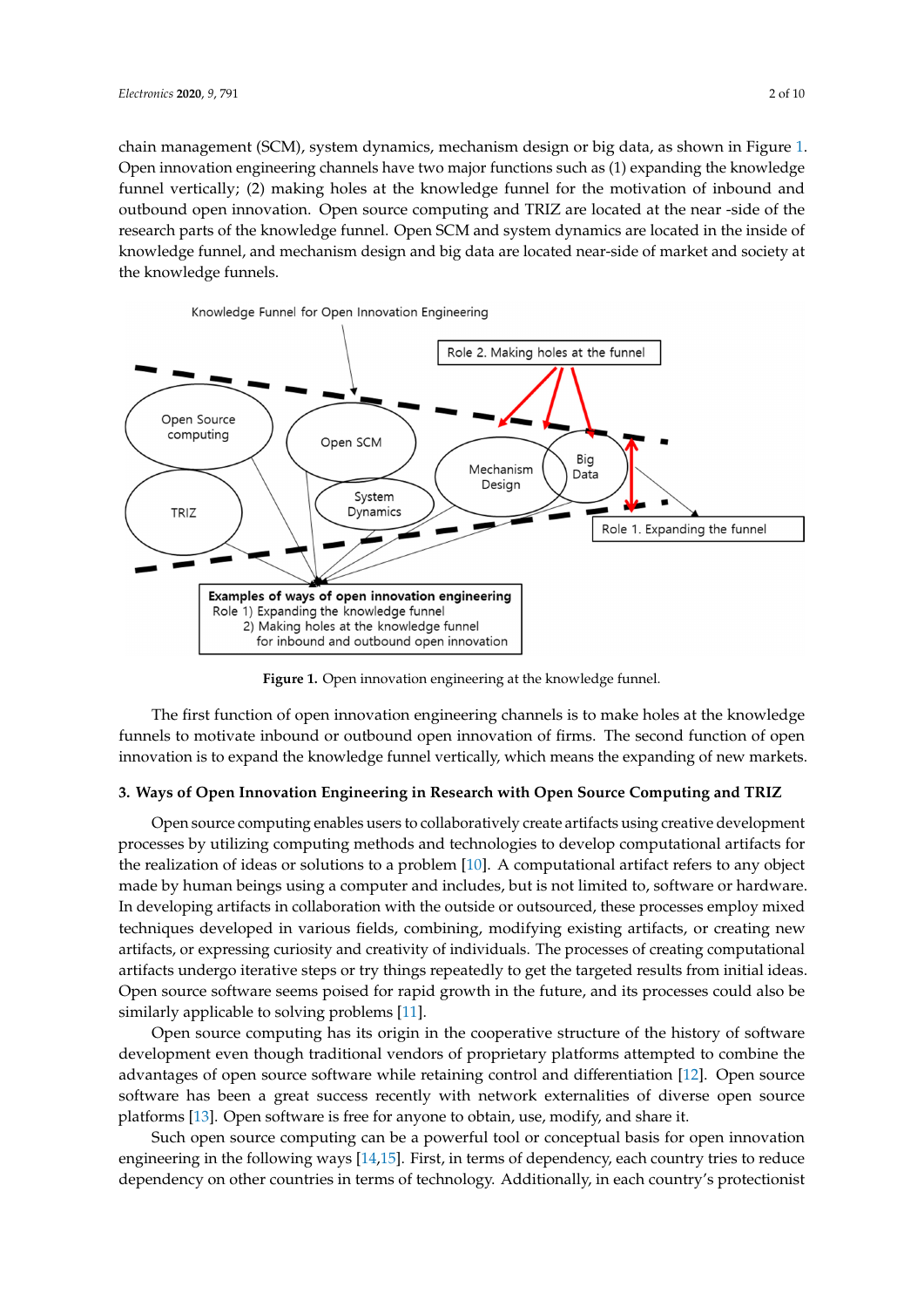trend, each country tends to close its own market, but open source technology breaks through this protectionist market and encourages innovation to pioneer the market. Second, open source is safe in terms of security because anyone can know what kind of source code of computing they use. Third, open source avoids the situation where one side monopolizes information, so competition is possible, and competition lowers prices and promotes innovation. Fourth, open source reduces development time by preventing duplicate development of already developed ones. In addition, it increases the possibility of introducing technologies in other fields, thereby increasing opportunities for convergence through the expansion of fields of study.

TRIZ is an acronym for Russian phrase, meaning theory of solving inventive problems [\[16,](#page-7-12)[17\]](#page-7-13). TRIZ is a logical method or a procedure to find innovations. The process of the TRIZ lets users identify and analyze their specific problems, search for the general innovation patterns which are present in TRIZ to match with the specific problems and adopt the solutions to similar problems [\[18\]](#page-7-14). Thus, organizations who do not have their own experience and knowledge of the technologies and the fields could have the ability to solve problems and develop products creatively by using TRIZ. This approach allows organizations access to well proven know-how with less cost and time. It also allows organizations to have new intuition and insight for their future innovation projects.

Before the selection of appropriate solution methods for the specific problem, analysis of the problem to grasp the collective knowledge of the situation that causes the problem is required. TRIZ tools let the solver see through the problem situation and devise innovative solutions to the problem. These tools utilized in TRIZ include the ideal final result (IFR), function analysis and trimming, contradictions, and trends of evolution [\[19\]](#page-7-15). The IFR describes a situation in which a complete solution is applied that does not consider any practical or implementation constraints. The ideality is defined as benefits divided by the sum of costs and harm. Evolution occurs in the direction of increasing benefits and decreasing costs and harm, and ultimately aims to reach the IFR. When the IFR is reached, the deficiencies of the original system are eliminated, the advantages of the original system are maintained, and no new disadvantages are introduced. The IFR ensures that a moderately improved solution rather than a radical innovation, is not presented.

Function analysis of TRIZ is a methodology originally utilized in systems engineering [\[20\]](#page-7-16). In this method, the relationship diagram between the elements is drawn first, then it is checked if the elements of the system can be removed. This analysis is undertaken at the beginning of the process in the TRIZ because it makes the system simplified. In the zone and resource method, zone means roughly the time and space where the problem occurs. This method is intended to understand the root cause of the problem. When used with function analysis, cause-and-effect analysis can be possible. The basic principle of TRIZ is that all problems arise due to contradictions, "physical" and "technical" [\[21\]](#page-7-17). Physical contradiction occurs when a requirement requires values that are in conflict with each other. Technical contradiction is a common occurrence in engineering and managerial trade-offs. The inability to achieve the desired state occurs in situations where something in the system interferes with it. Without contradiction, there is no problem. The advantage of applying TRIZ to solving a specific problem is that the types and principles of contradiction that the problem has are already analyzed and solved by TRIZ. TRIZ provides 40 basic principles and 76 standard solutions that can be used immediately [\[22\]](#page-7-18). This benefit is even more valuable when the organization trying to solve the problem has no internal knowledge and experience in the field. These characteristics are in line with the strategy of open innovation that introduces knowledge and experience from the outside.

In addition, the TRIZ provides predictable patterns in terms of time rather than types of problems to be solved based on these 40 principles and 76 standard solutions, so they can be used as a strategic decision-making tool in open innovation engineering [\[19\]](#page-7-15). When the TRIZ trends of evolution are used as a strategic decision-making method, it can help to identify the shortcomings of innovation efforts so far, to predict the future direction of the product's evolution, and to prepare an innovation strategy for their products and systems. In the classic TRIZ, eight general evolution patterns have been proposed. Since then, many TRIZ practitioners have voluntarily evolved TRIZ further by adding new patterns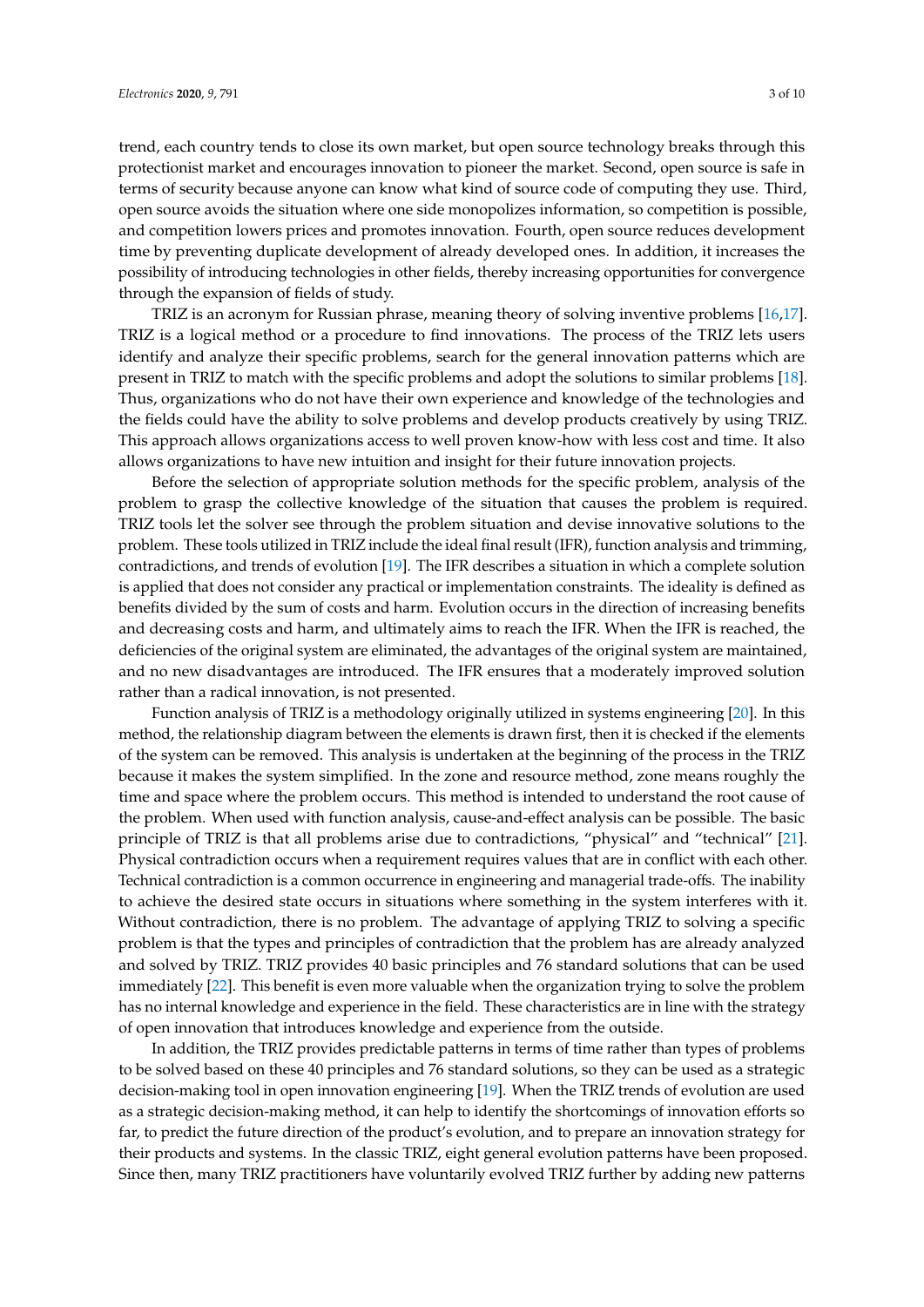or improving the ease of use. This feature makes TRIZ an example of open-innovation applications. As such, the methods and processes of problem solving provided by TRIZ are applicable in all cases regardless of closed or open innovation problems. In particular, TRIZ's principles and solutions are based on the philosophy of open innovation that enables everyone free access and encourages collaboration to improve the system, making it a powerful weapon for open innovation engineering.

## <span id="page-3-0"></span>**4. Method of Open Innovation Engineering in Development with System Dynamics and Supply Chain Management**

The power of open innovation engineering could be utilized for better development with System Dynamics (SD) modeling and Supply Chain Management (SCM). Computer modeling and simulations have an important history in science and engineering. Good modeling comprises diverse aspects to engineering challenges including subject matter, analytical and numerical mathematics, computer science, data analytics, artificial intelligence, and other techniques incorporated therein. While the diversity and complexity of open innovation, engineering and modeling need a unified and simplified methodology such as SD. System Dynamics (SD) methodology is proposed by MIT professor Jay Forrester with a foundation in decision-making, dynamic relationships, feedback analysis, and simulation [\[23\]](#page-7-19). In the past decades, SD has been comprehensively used to analyze many complex systems. The modeling of dynamical systems is applicable for any imaginable field and engineering topics.

SD modeling efforts can improve understanding of the relationships between feedback structures and dynamic behaviors of a system so that solutions for improving performance may be developed. SD modeling and analysis generally includes (a) system identification, (b) conceptualization, (c) model formation and validation, and (d) engineering and decision analysis. System identification is the process to firm up the understanding and mental model for the modeler with relevant information about the system for open innovation engineering. System conceptualization means that the system is described in a qualitative language to show the dynamics of variables involved in the system. The result of the conceptualization is normally represented in the form of a causal loop diagram, which serves as a primitive form of the final SD model. In the model formation and validation step, stock-flow diagrams can be developed to have quantitative attributes. By providing numbers and equations for the diagrams, a simulation model can be developed. The model then needs to be properly tested or validated. Finally, the developed SD models are applied to analyze the research subjects and simulation techniques can be utilized for testing and optimizing the engineering results.

The characteristic of open innovation engineering and development came from the nature of cross-discipline and out-of-the-box thinking. We need both local optimization in the systems and global optimization between the systems for open innovation engineering. Therefore, it is important to incorporate the concept of open business innovation into open innovation engineering.

Open business innovation is an effective strategy for enterprises to develop competitiveness and market potential globally [\[24\]](#page-7-20). However, the execution of innovative business models and dynamic management decisions requires scientific models and a systematic understanding of strategic planning and dynamic capability. The importance of dynamic capability to firm performance in the changing business environment has been recognized, especially for an innovative business model and in early stage entrepreneurial business developments [\[25](#page-8-0)[–28\]](#page-8-1). From a systems perspective, the connecting flows between technological innovation, business model development, market performance, and investment for continuous improvement as an innovation ecosystem have been identified as a critical driving force for open business innovation and sustainable development [\[29\]](#page-8-2).

With the increasing development of information and communication technology (ICT) and diverse applications, electronic markets and e-business related industries are characterized with an open competition and fast-changing environment that requires companies to rapidly innovate products and services as well as effective operations management [\[30,](#page-8-3)[31\]](#page-8-4). Furthermore, the new development of technology in the digital era is also a driving force to sustain competitiveness [\[32–](#page-8-5)[34\]](#page-8-6). Open innovation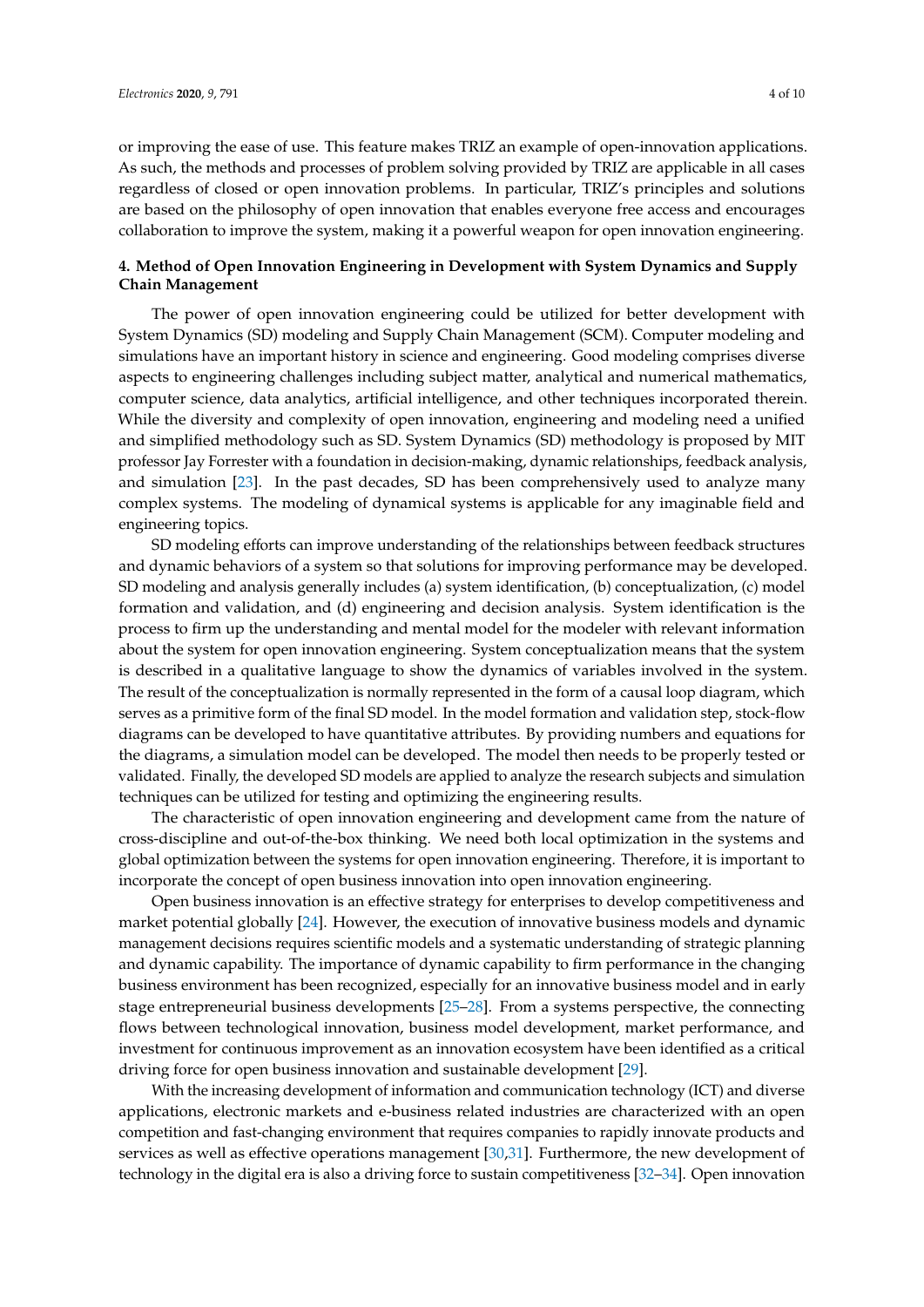could help companies capture new ideas form external resources and has been referred to as one of the most effective but inverted U-curve shaped, fluctuated and diverse approaches depending on several factors [\[35\]](#page-8-7). Yun et al. argued that e-businesses with open platform business models which take advantage of open innovation should focus on quick and dynamic changes over time instead of taking static approaches [\[36\]](#page-8-8). Teece has suggested an integrated approach to dynamic capabilities and systems theory that could facilitate dynamically holistic views and enhance prospects for sustainable high performance for a longer time [\[37\]](#page-8-9).

In electronic markets, an e-business platform normally requires diverse products and innovative visual presentations with different types of IT-supported tasks, such as programing, computer image design, processing and editing. Each type of tasks could be simultaneously supported by the various IT teams, within or across organizations. The IT teams not only should assure their capabilities to fulfil the volume of tasks but also the demand for the quality of project tasks, as well as the process of strategic e-business and IT alignment with other teams [\[31\]](#page-8-4). These interrelationships between the demand from e-business and the supply from dynamic IT engineering management initiate the feedback structure requiring scientific simulation techniques and operational models from a holistic and dynamic viewpoint. Based on real cases and real data, SD simulation could enhance the effectiveness of researchers' conceptualizations towards a studied reality [\[38\]](#page-8-10). The strength of SD methodology is its capacity to deal with accumulations and feedback processes that are well connected to inherently and dynamically complex characteristics of engineering management which cannot be effectively managed by human intuition alone [\[31](#page-8-4)[,39\]](#page-8-11).

There are many open innovation engineering topics in supply chain management (SCM). Working towards a sustainable economic development and workable business model would rely both on the awareness of consumers' choices from the demand side and the practical improvements of production from the supply side. Yan et al. proposed a framework for the evaluation of horizontal and vertical supply chain collaborations (SCC) to examine the shared risk for cost effectiveness and reduced variations in supply line efficiency [\[40\]](#page-8-12). The horizontal collaborations with different suppliers, for example, can be considered as a company collaborating specifically with one supplier but while in competition with other suppliers competing to supply the quantity ordered. In contrast, the vertical collaborations consider a company focused on the cooperation with one specific supplier and developed different stages of procurement collaborations (e.g., improved forecast, orders, and negotiated price of raw materials).

The modeling of supply chains consists of sequentially connected stocks and flows, each receiving orders and adjusting production and production capacity to meet changes in demand. Each link in a supply chain maintains and controls inventories of materials and finished products. Previous studies have identified the instability and oscillation in manufacturing supply chains as a systems problem. A generic supply chain model and simulation functions have been proposed by MIT SD Group [\[41\]](#page-8-13). The concepts of supply line, inventory, and collaborative procurement strategies can be considered for the development of an engineering model [\[40\]](#page-8-12). The "Inventory" represents the stock of components to be managed. The "Supply line" represents the stock of orders for components but not yet received, including orders in transit to the supplier, the supplier's backlog, and those goods subject to shipping delays. There are delivery delays and shipping delays between three stages of component supply chains, supply line, inventory, and OEM components. In terms of open innovation engineering, SCM requires extensions to supply chain collaborations (SCC) and sustainable supply chain management (SSCM), from the local optimization of identified systems to global optimization between systems. It points the way for further research such as studying extensive collaborations among suppliers, manufacturers, distributors, and retailers. In addition, a broader framework of the quantitative measurements for SSCM might also be a worthy topic for future studies that inspire more comprehensive considerations for operational research and business decision making in accordance with the multiple objectives of business economics and sustainability.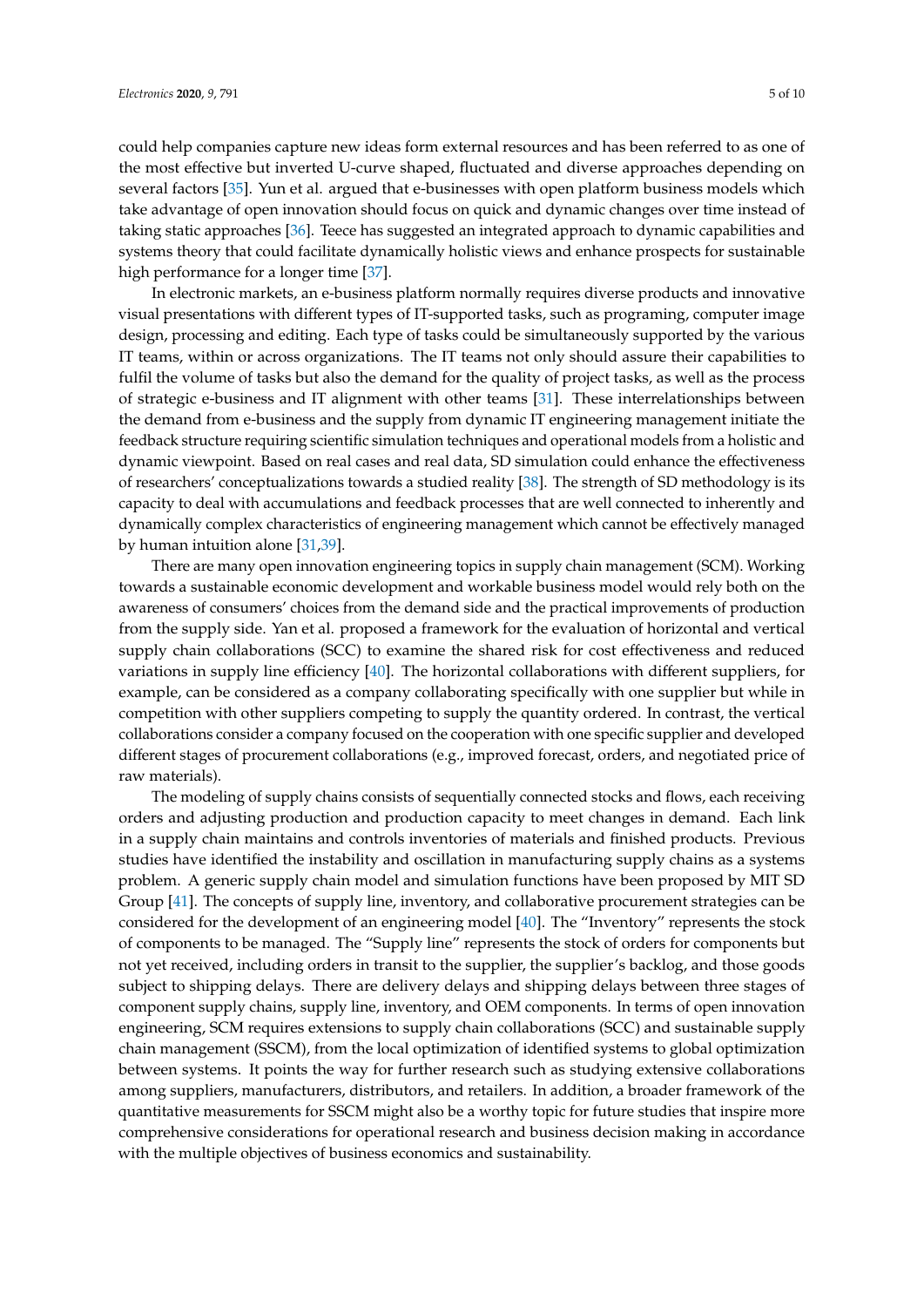## <span id="page-5-0"></span>**5. Ways of Open Innovation Engineering in Socio-Market with Mechanism Design, and Big Data Analysis**

Mechanism design attempts to explain how incentive schemes and organizations can be designed with the goal of inducing agents to behave according to the designer's or principal's objectives with the manifest of tacit hypotheses of bounded rationality of economic agents [\[42](#page-8-14)[,43\]](#page-8-15). Mechanism design theory has been expanded to a linear programming approach to an analytical framework for thinking clearly and carefully about exactly what a given institution can achieve when the information necessary to make decisions is dispersed and privately held [\[44\]](#page-8-16). Eric Maskin, Nobel Laureate in economics in 2007, stated in a book foreword "Game theory and mechanism design have come a long way for more than thirty five years from fringe subjects to at the center of economic theory, and have become an important part of engineering disciplines such as computer science and electronic commerce" [\[45\]](#page-8-17).

William Vickrey, winner of the 1996 Nobel Memorial Prize for Economics, proposed several mechanisms in public economics which have high meaning until now such as Auctions and Bidding Games; An Integrated Successions Tax; Responsive Pricing of Public Utility Services; Pricing in Urban and Suburban Transport; General and Specific Financing of Urban Services; Design of a Market Anti-Inflation Program; Necessary and Optimum Government Debt, or Mechanism on the prevention of Gerrymandering, et al. Several Bayesian mechanism design such as Single Unit Auctions; Incentive-Compatible and Individually Rational Direct Mechanisms, or dominant strategy mechanisms such as Dominant Strategy Incentive-Compatible and Ex Post Individually; Characterizing Dominant Strategy Incentive Compatibility and Ex Post are being discussed as current day mechanism designs in economic societies [\[46\]](#page-8-18).

The 2007 Nobel Prize in economics honored a subject, mechanism design, fundamental to the study of incentives and information [\[44\]](#page-8-16). The effects of this mechanism design are being expanded to diverse creative designs of experimental economics, and new business model designs from open innovation and Schumpeterian new combinations [\[47](#page-8-19)[,48\]](#page-8-20). Business model design compass, which is based on open innovation, can also be sourced from mechanisms of bounded rationality, and Schumpeterian new combinations [\[49\]](#page-8-21). Mechanism design with connections to markets or society will provide more chances for developing creative open innovation and business models.

With the Google Flue Trends (GFT) announcement in February 2013, many people have asserted that there are enormous scientific possibilities in big data, and one can ignore foundational issues of measurement and construct validity and reliability and dependencies among data [\[50\]](#page-8-22). Big data on one hand holds great promises for discovering subtle population patterns and heterogeneities that are not possible with small-scale data; on the other hand, the massive sample size and high dimensionality of big data introduce unique computational and statistical challenges, including scalability and storage bottleneck, noise accumulation, spurious correlation, incidental endogeneity, and measurement errors [\[51\]](#page-8-23).

Extracting valuable information from big data requires innovative approaches that efficiently process large amounts of data as well as handle and, moreover, utilize their structure in numerous domains, from engineering sciences to social networks, biomolecular research, commerce, and security [\[52\]](#page-9-0). Simply put, because of big data, managers can measure, and hence know, radically more about their businesses, and directly translate that knowledge into improved decision making and performance even though we accept that big data's power does not erase the need for vision or human insight [\[53\]](#page-9-1).

Big data about society and markets will give us a new combination between technology and markets that crosses the boundaries of firms, particularly if you keep in mind joy's law: "Most of the smartest people work for someone else." This lets us open up some of our data sets and analytic challenges to interested parties across the internet and around the world [\[53\]](#page-9-1). Indeed, companies that learn to take advantage of big data will use real-time information from sensors, radio frequency identification and other identifying devices to understand their business environments at a more granular level, to create new products and services, and to respond to changes in usage patterns as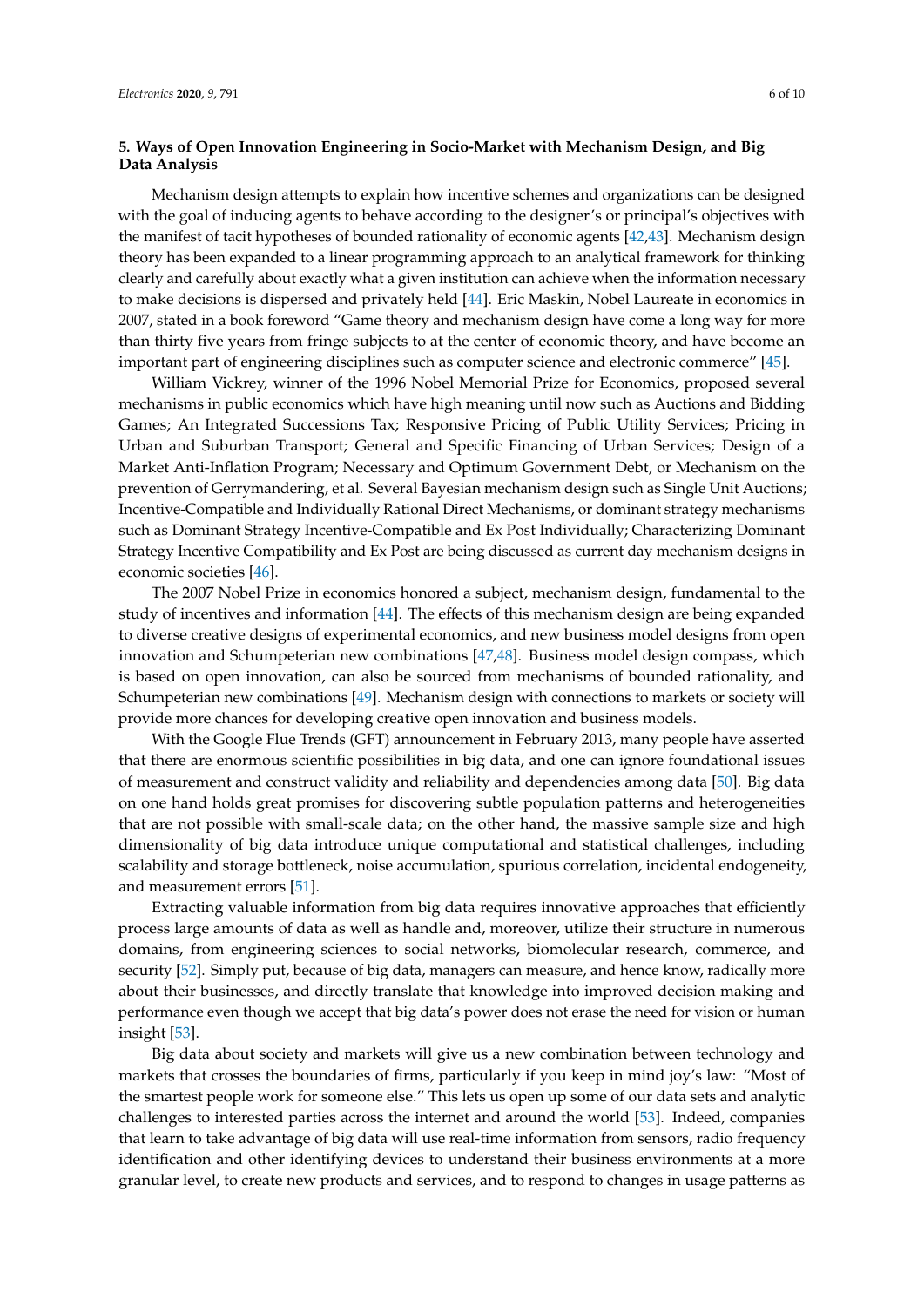they occur [\[54\]](#page-9-2). As such, big data can motivate open innovation and new business model building by introducing new information about markets and society.

#### **6. Editorial of SOI 2019 Special Issue of** *Electronics*

We published five papers at the Special Issue of Society of Open Innovation; Technology, Market, and Complexity (SOI) 2019 conference through *Electronics*.

The first study showed that, as the uses of conversational agents increase, the affective and social abilities of agents become as important as their functional abilities in the open innovation engineering channel and system dynamics approaches [\[55\]](#page-9-3). Consequently, by building networks to harness innovation synergies, open system approaches can motivate sustainable development and creative collaboration based on both online and offline learning systems [\[56,](#page-9-4)[57\]](#page-9-5).

The second study showed that user innovation grows in a firm, according to the Korean smart media industry, with a change from the closed to the open innovation engineering channel and open SCM [\[58\]](#page-9-6). Therefore, exploring the innovation ecosystem such as user innovation from the perspective of sustainability, is required to survive in situations of productivity slowdown, exhausted opportunities and harness the power of human ingenuity [\[59,](#page-9-7)[60\]](#page-9-8).

The third study analyzed the UK and Indian sectorial system of innovation of M-Payments with the integration research model of open innovation and Ogle's idea of the closed and open innovation engineering channels, TRIZ [\[61\]](#page-9-9). Technology convergence, and open innovation in the M-Payments sector were dynamically analyzed from the perspective of Schumpeterian dynamics of open innovation, and creating shared value [\[2](#page-7-1)[,4](#page-7-21)[,62](#page-9-10)[,63\]](#page-9-11).

The fourth study analyzed digital government policies which were focused on E-government acts in Korea and the United States in terms of the closed to the open innovation engineering channel, mechanism design [\[64\]](#page-9-12). This study suggests the way to achieve knowledge-based, smart and sustainable digital government including smart cities with the development of ICT and E-government [\[65,](#page-9-13)[66\]](#page-9-14).

The fifth study analyzed development of the road pavement deterioration model based on the deep learning method at the close to the open innovation engineering channel, big data [\[67\]](#page-9-15). The study partially used comparing data-driven methods for extracting knowledge from user-generated contents which are potentially based on an ethical framework for designing autonomous intelligent systems [\[68](#page-9-16)[,69\]](#page-9-17).

#### <span id="page-6-0"></span>**7. Conclusions, Implications, Limits, and Future Research Goals**

In this study, we built an open innovation engineering concept model which can be useful to motivate engineering research which can increase the development of open innovation and new open business models. By defining the role of open innovation engineering channels at the diverse location in the knowledge funnel, we expect the expanding of open innovation and new business models which are triggered from engineering in the future research.

At the current stage, this study is focused on the concept building of open innovation engineering and just applied it at a Special Issue of *Electronics* from SOI 2019. Additional field researches on each open innovation engineering channel in several aspects such as dynamics or success factors, should be studied in future researches. Lastly, additional studies to discover more open innovation channels are also required as future research topics.

**Author Contributions:** J.J.Y. built this paper framework and wrote abstracts, Section [1,](#page-0-0) Section [2,](#page-0-1) Sections [5](#page-5-0)[–7.](#page-6-0) D.K. wrote Section [3.](#page-1-1) M.-R.Y. wrote Section [4.](#page-3-0) And J.J.Y. as managing guest editor with co guest editor D.K., and M.-R.Y. organized Special Issue of SOI 2019 Special Issue of *Electronics*. All authors have read and agreed to the published version of the manuscript.

**Funding:** This work was supported by the DGIST R&D program of the Ministry of Science and ICT(20-SC-01).

**Acknowledgments:** This work was supported by the DGIST R&D Program of the Ministry of Science and ICT(20-IT\_10-02).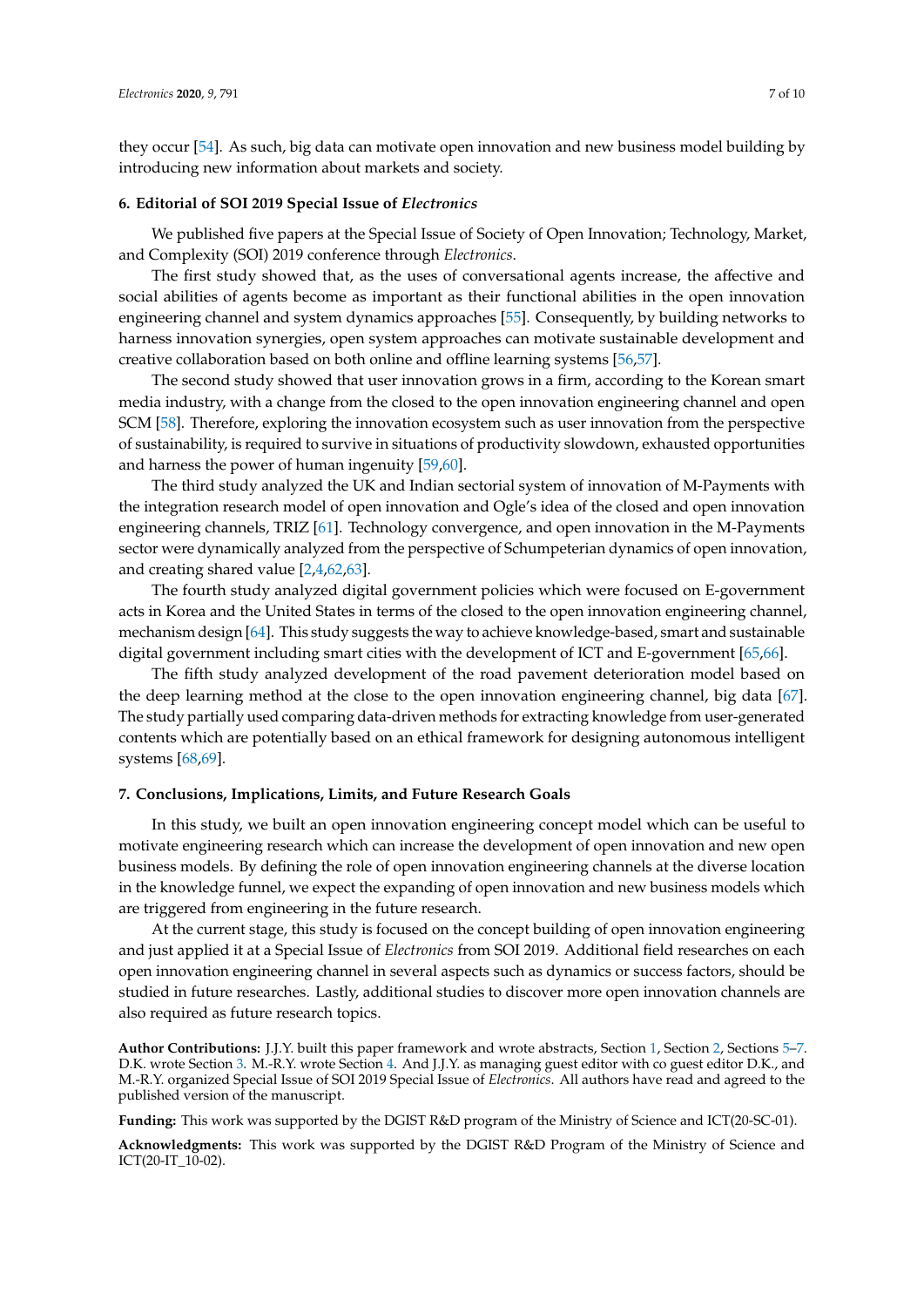**Conflicts of Interest:** The authors declare no conflict of interest. The funders had no role in the design of the study; in the collection, analyses, or interpretation of data; in the writing of the manuscript, or in the decision to publish the results.

### **References**

- <span id="page-7-0"></span>1. Lee, M.; Yun, J.J.; Pyka, A.; Won, D.; Kodama, F.; Schiuma, G.; Jung, K. How to respond to the fourth industrial revolution, or the second information technology revolution? Dynamic new combinations between technology, market, and society through open innovation. *J. Open Innov. Technol. Mark. Complex.* **2018**, *4*, 21. [\[CrossRef\]](http://dx.doi.org/10.3390/joitmc4030021)
- <span id="page-7-1"></span>2. Park, H.S. Technology convergence, open innovation, and dynamic economy. *J. Open Innov. Technol. Mark. Complex.* **2017**, *3*, 24. [\[CrossRef\]](http://dx.doi.org/10.1186/s40852-017-0074-z)
- <span id="page-7-2"></span>3. Cooke, P. World turned upside down: Entrepreneurial decline, its reluctant myths and troubling realities. *J. Open Innov. Technol. Mark. Complex.* **2019**, *5*, 22. [\[CrossRef\]](http://dx.doi.org/10.3390/joitmc5020022)
- <span id="page-7-21"></span>4. Yun, J.J. How do we conquer the growth limits of capitalism? Schumpeterian Dynamics of Open Innovation. *J. Open Innov. Technol. Mark. Complex.* **2015**, *1*, 17. [\[CrossRef\]](http://dx.doi.org/10.1186/s40852-015-0019-3)
- <span id="page-7-3"></span>5. Yun, J.J.; Park, K.; Hahm, S.D.; Kim, D. Basic income with high open innovation dynamics: The way to the entrepreneurial state. *J. Open Innov. Technol. Mark. Complex.* **2019**, *5*, 41. [\[CrossRef\]](http://dx.doi.org/10.3390/joitmc5030041)
- <span id="page-7-4"></span>6. Yun, J.J.; Won, D.; Park, K. Entrepreneurial cyclical dynamics of open innovation. *J. Evol. Econ.* **2018**, *28*, 1151–1174. [\[CrossRef\]](http://dx.doi.org/10.1007/s00191-018-0596-y)
- 7. Chesbrough, H.W. *Open Innovation: The New Imperative for Creating and Profiting from Technology*; Harvard Business Press: Boston, MA, USA, 2003.
- 8. Metcalfe, J.S. *Evolutionary Economics and Creative Destruction*; Routledge: Abingdon-on-Thames, UK, 2002.
- <span id="page-7-5"></span>9. Schumpeter, J.A. *Capitalism, Socialism and Democracy*; Routledge: Abingdon-on-Thames, UK, 2010.
- <span id="page-7-6"></span>10. Sefraoui, O.; Aissaoui, M.; Eleuldj, M. OpenStack: Toward an open-source solution for cloud computing. *Int. J. Comput. Appl.* **2012**, *55*, 38–42. [\[CrossRef\]](http://dx.doi.org/10.5120/8738-2991)
- <span id="page-7-7"></span>11. Lerner, J.; Tirole, J. The economics of technology sharing: Open source and beyond. *J. Econ. Perspect.* **2005**, *19*, 99–120. [\[CrossRef\]](http://dx.doi.org/10.1257/0895330054048678)
- <span id="page-7-8"></span>12. West, J. How open is open enough?: Melding proprietary and open source platform strategies. *Res. Policy* **2003**, *32*, 1259–1285. [\[CrossRef\]](http://dx.doi.org/10.1016/S0048-7333(03)00052-0)
- <span id="page-7-9"></span>13. Bonaccorsi, A.; Rossi, C. Why open source software can succeed. *Res. Policy* **2003**, *32*, 1243–1258. [\[CrossRef\]](http://dx.doi.org/10.1016/S0048-7333(03)00051-9)
- <span id="page-7-10"></span>14. West, J.; Gallagher, S. Challenges of open innovation: The paradox of firm investment in open-source software. *RD Manag.* **2006**, *36*, 319–331. [\[CrossRef\]](http://dx.doi.org/10.1111/j.1467-9310.2006.00436.x)
- <span id="page-7-11"></span>15. West, J.; Bogers, M. Leveraging external sources of innovation: A review of research on open innovation. *J. Prod. Innov. Manag.* **2014**, *31*, 814–831. [\[CrossRef\]](http://dx.doi.org/10.1111/jpim.12125)
- <span id="page-7-12"></span>16. Gupta, P.; Trusko, B.E. *Global Innovation Science Handbook*; McGraw Hill Professional: New York, NY, USA, 2013.
- <span id="page-7-13"></span>17. Savransky, S.D. *Engineering of Creativity: Introduction to Triz Methodology of Inventive Problem Solving*; CRC Press: Boca Raton, FL, USA, 2000.
- <span id="page-7-14"></span>18. Altshuller, G.S. *Creativity as an Exact Science: The Theory of the Solution of Inventive Problems*; Gordon and Breach: London, UK, 1984.
- <span id="page-7-15"></span>19. Mann, D. *Hands on Systematic Innovation*; Edward Gaskell Publishers: North Devon, UK, 2002.
- <span id="page-7-16"></span>20. Terninko, J. Su-field analysis. *Triz J.* **2000**, *2*, 23–29.
- <span id="page-7-17"></span>21. Slocum, M.S.; Domb, E.; Lundberg, C. Solution dynamics as a function of resolution method. *TRIZ J.* **2003**. Available online: https://triz-journal.com/[solution-dynamics-function-resolution-method-physical](https://triz-journal.com/solution-dynamics-function-resolution-method-physical-contradiction-v-technical-contradiction/)[contradiction-v-technical-contradiction](https://triz-journal.com/solution-dynamics-function-resolution-method-physical-contradiction-v-technical-contradiction/)/ (accessed on 6 May 2020).
- <span id="page-7-18"></span>22. Altshuller, G. *40 Principles: TRIZ Keys to Innovation*; Technical Innovation Center, Inc.: Worcester, MA, USA, 2002; Volume 1.
- <span id="page-7-19"></span>23. Chasey, A.D.; De La Garza, J.M.; Drew, D.R. Using simulation to understand the impact of deferred maintenance. *Comput. -Aided Civ. Infrastruct. Eng.* **2002**, *17*, 269–279. [\[CrossRef\]](http://dx.doi.org/10.1111/1467-8667.00275)
- <span id="page-7-20"></span>24. Yan, M.-R.; Wang, C.-H.; Cruz Flores, N.J.; Su, Y.-Y. Targeting Open Market with Strategic Business Innovations: A Case Study of Growth Dynamics in Essential Oil and Aromatherapy Industry. *J. Open Innov. Technol. Mark. Complex.* **2019**, *5*, 7. [\[CrossRef\]](http://dx.doi.org/10.3390/joitmc5010007)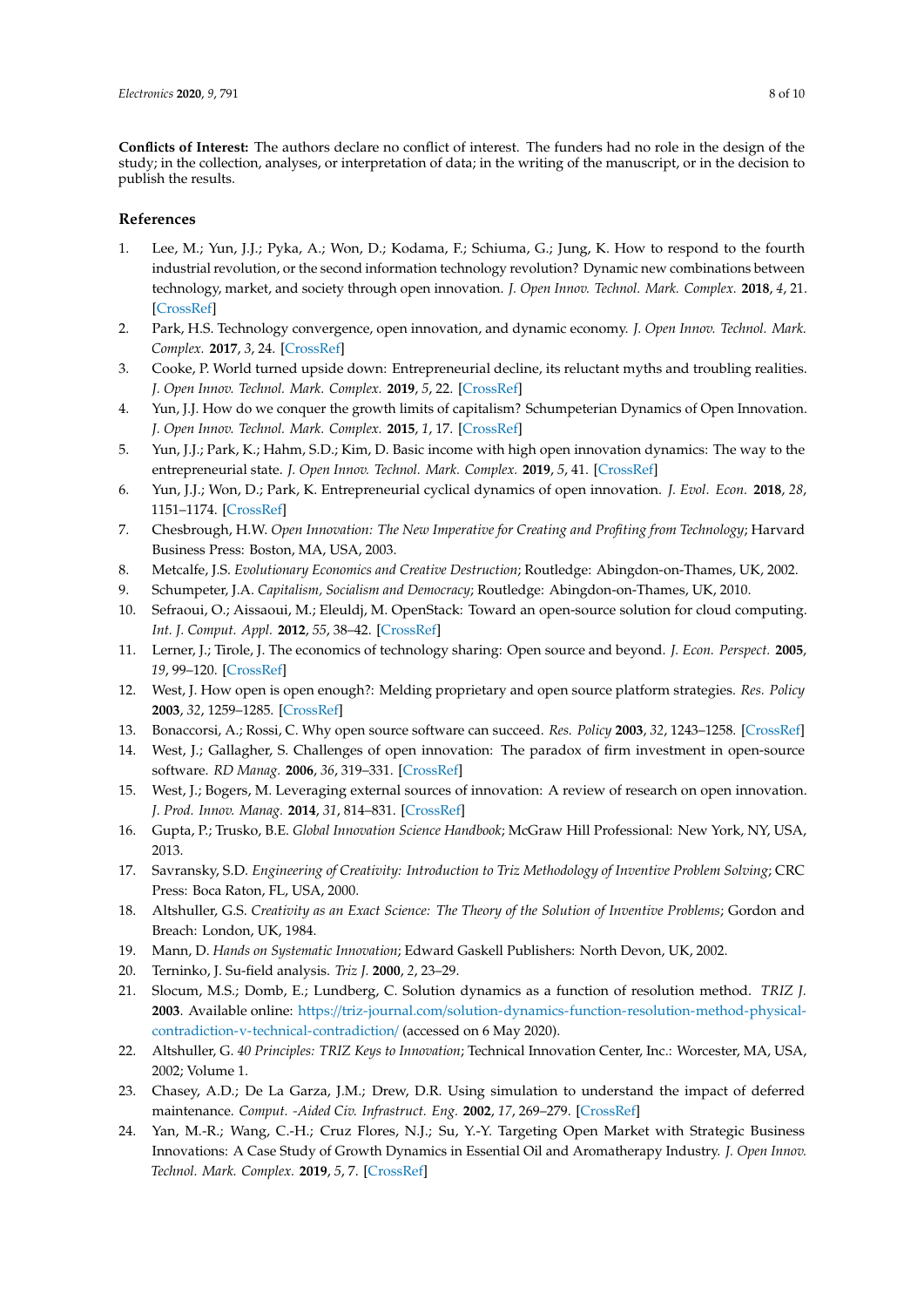- <span id="page-8-0"></span>25. Mu, J. Dynamic capability and firm performance: The role of marketing capability and operations capability. *IEEE Trans. Eng. Manag.* **2017**, *64*, 554–565. [\[CrossRef\]](http://dx.doi.org/10.1109/TEM.2017.2712099)
- 26. Pisano, G.P. Toward a prescriptive theory of dynamic capabilities: Connecting strategic choice, learning, and competition. *Ind. Corp. Chang.* **2017**, *26*, 747–762. [\[CrossRef\]](http://dx.doi.org/10.1093/icc/dtx026)
- 27. Ringov, D. Dynamic capabilities and firm performance. *Long Range Plan.* **2017**, *50*, 653–664. [\[CrossRef\]](http://dx.doi.org/10.1016/j.lrp.2017.02.005)
- <span id="page-8-1"></span>28. Yan, M.-R. Improving entrepreneurial knowledge and business innovations by simulation-based strategic decision support system. *Knowl. Manag. Res. Pract.* **2018**, *16*, 173–182. [\[CrossRef\]](http://dx.doi.org/10.1080/14778238.2018.1442994)
- <span id="page-8-2"></span>29. Yan, M.-R.; Chien, K.-M.; Hong, L.-Y.; Yang, T.-N. Evaluating the collaborative ecosystem for an innovation-driven economy: A systems analysis and case study of science parks. *Sustainability* **2018**, *10*, 887. [\[CrossRef\]](http://dx.doi.org/10.3390/su10030887)
- <span id="page-8-3"></span>30. Luo, J.; Ba, S.; Zhang, H. The effectiveness of online shopping characteristics and well-designed websites on satisfaction. *MIS Q.* **2012**, *36*, 1131–1144. [\[CrossRef\]](http://dx.doi.org/10.2307/41703501)
- <span id="page-8-4"></span>31. Yan, M.-R.; Tran-Danh, N.; Hong, L.-Y. Knowledge-based decision support system for improving e-business innovations and dynamic capability of IT project management. *Knowl. Manag. Res. Pract.* **2019**, *17*, 125–136. [\[CrossRef\]](http://dx.doi.org/10.1080/14778238.2019.1601507)
- <span id="page-8-5"></span>32. Overby, E.; Bharadwaj, A.; Sambamurthy, V. Enterprise agility and the enabling role of information technology. *Eur. J. Inf. Syst.* **2006**, *15*, 120–131. [\[CrossRef\]](http://dx.doi.org/10.1057/palgrave.ejis.3000600)
- 33. Sambamurthy, V.; Bharadwaj, A.; Grover, V. Shaping agility through digital options: Reconceptualizing the role of information technology in contemporary firms. *MIS Q.* **2003**, *27*, 237–263. [\[CrossRef\]](http://dx.doi.org/10.2307/30036530)
- <span id="page-8-6"></span>34. Wang, Z.; Huang, J.; Tan, B. Managing organizational identity in the e-commerce industry: An ambidexterity perspective. *Inf. Manag.* **2013**, *50*, 673–683. [\[CrossRef\]](http://dx.doi.org/10.1016/j.im.2013.05.002)
- <span id="page-8-7"></span>35. Yun, J.J.; Won, D.; Jeong, E.; Park, K.; Lee, D.; Yigitcanlar, T. Dismantling of the inverted U-curve of open innovation. *Sustainability* **2017**, *9*, 1423. [\[CrossRef\]](http://dx.doi.org/10.3390/su9081423)
- <span id="page-8-8"></span>36. Yun, J.J.; Won, D.; Park, K.; Yang, J.; Zhao, X. Growth of a platform business model as an entrepreneurial ecosystem and its effects on regional development. *Eur. Plan. Stud.* **2017**, *25*, 805–826. [\[CrossRef\]](http://dx.doi.org/10.1080/09654313.2017.1282082)
- <span id="page-8-9"></span>37. Teece, D.J. Dynamic capabilities as (workable) management systems theory. *J. Manag. Organ.* **2018**, *24*, 359–368. [\[CrossRef\]](http://dx.doi.org/10.1017/jmo.2017.75)
- <span id="page-8-10"></span>38. Yun, J.J.; Won, D.; Hwang, B.; Kang, J.; Kim, D. Analysing and simulating the effects of open innovation policies: Application of the results to Cambodia. *Sci. Public Policy* **2015**, *42*, 743–760. [\[CrossRef\]](http://dx.doi.org/10.1093/scipol/scu085)
- <span id="page-8-11"></span>39. Abdel-Hamid, T.K. Single-loop project controls: Reigning paradigms or straitjackets? *Proj. Manag. J.* **2011**, *42*, 17–30. [\[CrossRef\]](http://dx.doi.org/10.1002/pmj.20176)
- <span id="page-8-12"></span>40. Yan, M.-R.; Chien, K.-M.; Yang, T.-N. Green component procurement collaboration for improving supply chain management in the high technology industries: A case study from the systems perspective. *Sustainability* **2016**, *8*, 105. [\[CrossRef\]](http://dx.doi.org/10.3390/su8020105)
- <span id="page-8-13"></span>41. Sterman, J. *Business Dynamics*; Irwin/McGraw-Hill: New York, NY, USA, 2000.
- <span id="page-8-14"></span>42. Glazer, J.; Rubinstein, A. *Models of Bounded Rationality and Mechanism Design*; World Scientific Publishing Company: Singapore, 2016; Volume 7.
- <span id="page-8-15"></span>43. Vickrey, W. *Public Economics: Selected Papers by William Vickrey*; Cambridge University Press: Cambridge, UK, 1997.
- <span id="page-8-16"></span>44. Vohra, R.V. *Mechanism Design: A Linear Programming Approach*; Cambridge University Press: Cambridge, UK, 2011; Volume 47.
- <span id="page-8-18"></span><span id="page-8-17"></span>45. Narahari, Y. *Game Theory and Mechanism Design*; World Scientific: Singapore, 2014; Volume 4.
- 46. Börgers, T. *An Introduction to the Theory of Mechanism Design*; Oxford University Press: New York, NY, USA, 2015.
- <span id="page-8-19"></span>47. Smith, V.L. Experimental economics: Induced value theory. *Am. Econ. Rev.* **1976**, *66*, 274–279.
- <span id="page-8-20"></span>48. Kagel, J.H.; Roth, A.E. *The Handbook of Experimental Economics*; Princeton University Press: Princeton, NJ, USA, 2016; Volume 2.
- <span id="page-8-21"></span>49. Yun, J.J. *Business Model Design Compass: Open Innovation Funnel to Schumpeterian New Combination Business Model Developing Circle*; Springer Singapore: Singapore, 2017.
- <span id="page-8-22"></span>50. Lazer, D.; Kennedy, R.; King, G.; Vespignani, A. The parable of Google Flu: Traps in big data analysis. *Science* **2014**, *343*, 1203–1205. [\[CrossRef\]](http://dx.doi.org/10.1126/science.1248506) [\[PubMed\]](http://www.ncbi.nlm.nih.gov/pubmed/24626916)
- <span id="page-8-23"></span>51. Fan, J.; Han, F.; Liu, H. Challenges of big data analysis. *Natl. Sci. Rev.* **2014**, *1*, 293–314. [\[CrossRef\]](http://dx.doi.org/10.1093/nsr/nwt032)